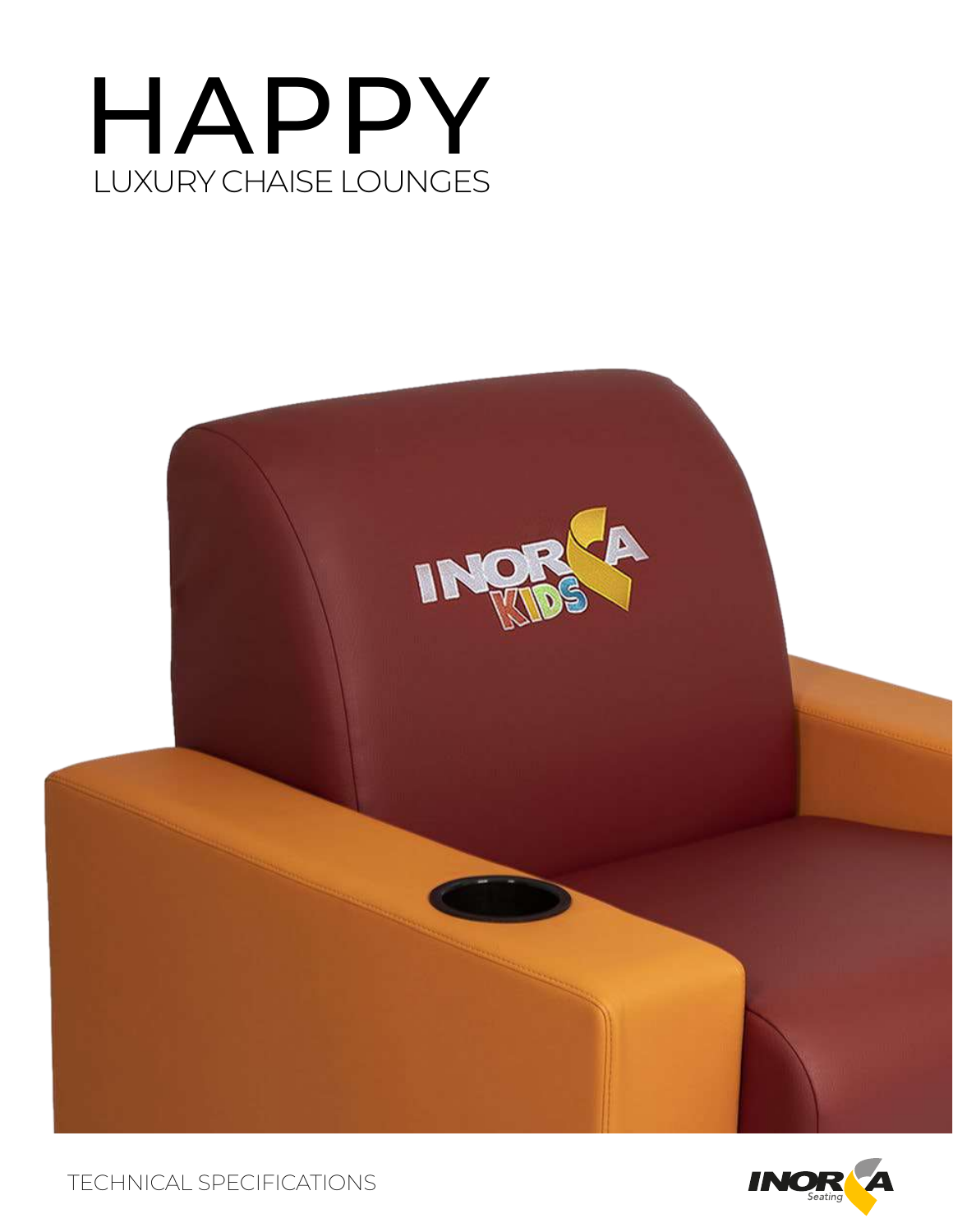### FEATURES AND BENEFITS

### LUXURY UPHOLSTERY

Exchangeable covers, no staples or glue needed. Ease of installation as your crew can put them once all lounges are placed. Easy numbering identification (reflective thread)

#### NO-SAG SPRINGS

to reinforce lumbar support and bearing capacity.

### ATTIC STOCK

2% critical components for on-site inventory

### **ACCESSIBILITY**

2% of seats that comply with the ADA standard

#### REMOVABLE CUSHIONS

For an easy access in cleaning and maintenance purposes

#### FLAMMABILITY

Compliance with California Technical Bulletin 117 (TB 117) and Crib 5 on some upholstery references



## **ACCESSORIES**











### **ACCESSORIES**

### NUMBERING AND LETTERING

By seat or by row, plastic, lightened or embroidered, for convenient theater room mapping

### FIXED OR SWIVEL TABLES

Wide range of swivel tables with integrated cupholders. Full sized to maximize concession sales

#### SPECIAL EMBROIDERY PATTERNS

A unique look for your lounges

## FOLDING ARMS

For an easier access

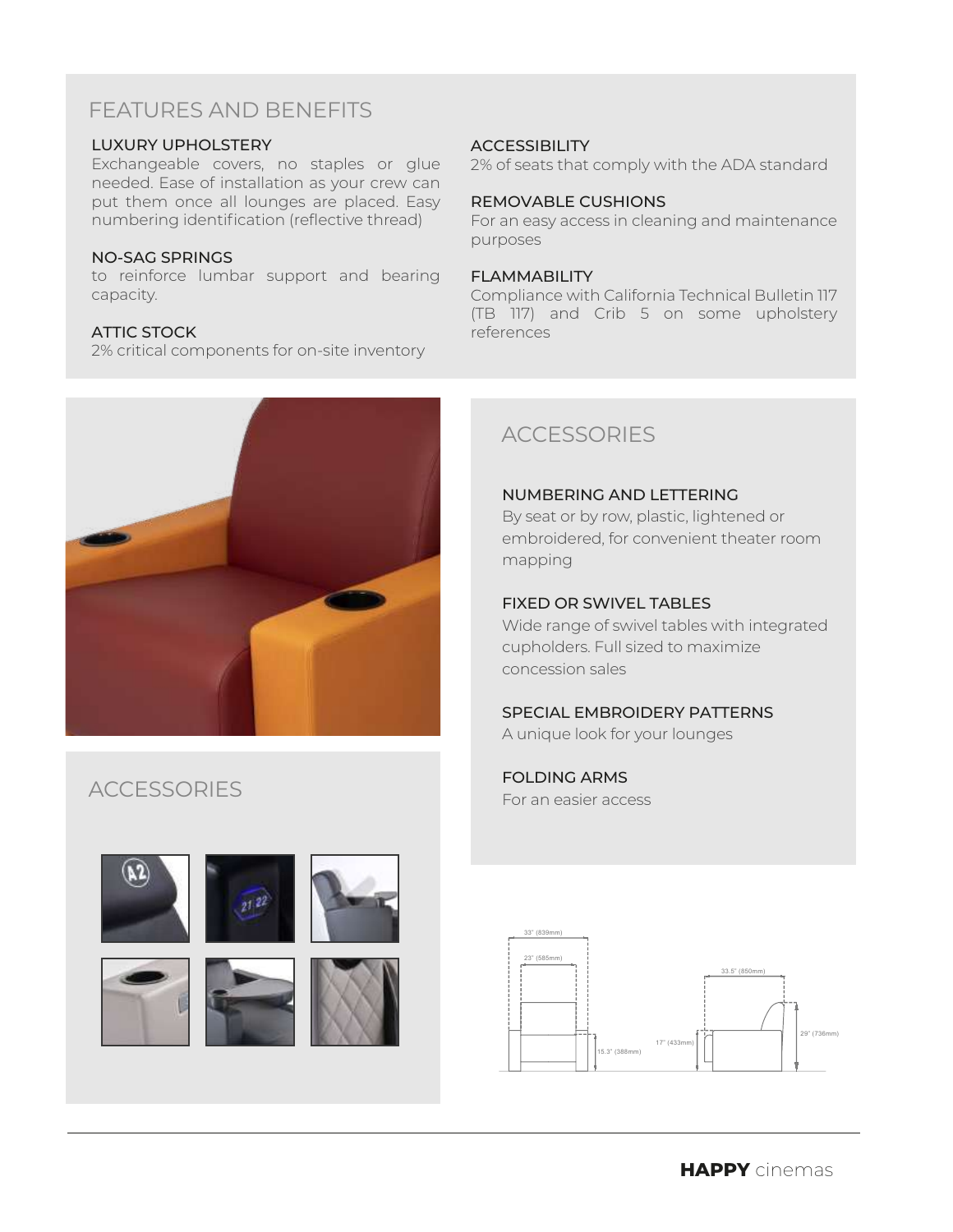### TECHNICAL SPECIFICATIONS

### **STRUCTURE**

• Structural frame made of high quality CR round steel tubing, 18 gauge, of 1" (25mm) diameter for the back, and 3/4" (19mm) fot the seat.

• No-Sag springs to reinforce lumbar support and bearing capacity of the cushion.

• Panels made of CR rectangular steel tubing ,16gauge , of 1/2" x 1" (12 x 25mm) and reinforced with internal metal plates made of 11 gauge HR steel

• Plastic platforms

### BACKREST AND SEAT

• Backrest and seat molded in cold-injected polyurethane foam, and upholstered in vinyl.

### MOLDED FOAM

#### STANDARD

LUXURY FIRM FOAM

Density *Back 40 - 45 Kg/m3 Cushion 45 - 50 Kg/m3*

Hardness *Back 3.4 - 4.4 Kg/f Cushion 3.9 - 4.3 Kg/f*

Density *Back 40 - 45 Kg/m3 Cushion 45 - 50 Kg/m3*

Hardness *Back 3.6 - 4.6 Kg/f Cushion 3.9 - 4.9 Kg/f*



Density *Back 40 - 45 Kg/m3 Cushion 45 - 50 Kg/m3*

Hardness *Back 2.9 - 3.6 Kg/f Cushion 3.9 - 4.3 Kg/f*